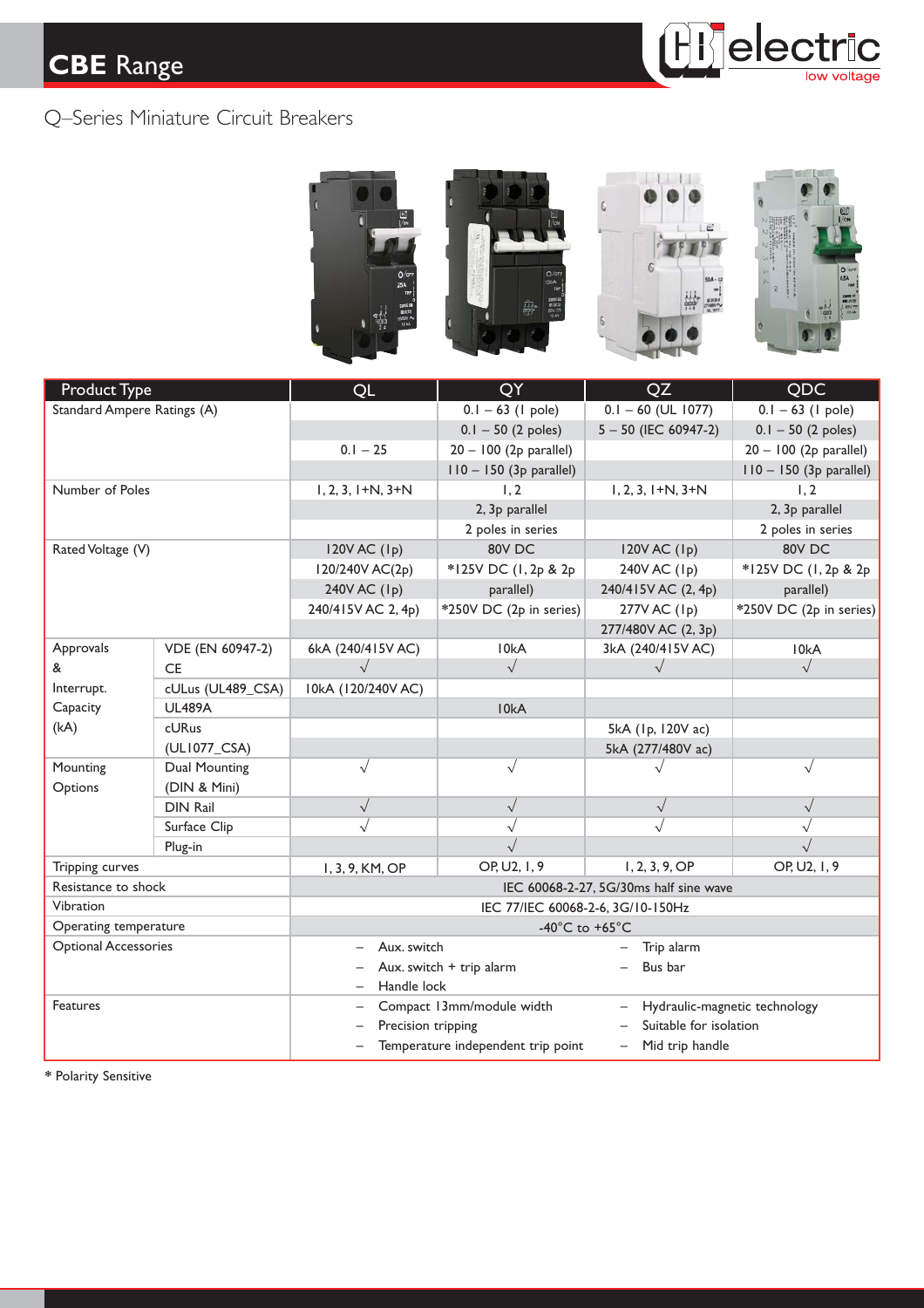# **CBE** Range Range



## Q–Series Miniature Circuit Breakers

# **Produces QL QY QDC**<br>**QDC QP QDC QDC**



- 
- 
- 
- 
- 
- 

- 
- 
- 
- 
- **-** Current ratings up to 25A **-** Current ratings up to 150A **-** 80V DC 125V DC and
	-

- **-** AC circuit breaker **-** DC circuit breaker **-** DC circuit breaker
- **-** UL 489 Listed **-** UL 489A listed **-** VDE and CE Approved
- **-** VDE, CSA, CE Approved **-** VDE & CE Approved **-** One and two pole units
- **-** One and two pole units **-** One and two pole units **-** Current ratings up to 150A
	- **-** 80V dc & 125V DC 250V DC (250V DC 2 poles in series)





### **DUAL MOUNT DIN RAIL MOUNT**

Features

## **QZ**

- **-** AC circuit breaker
- **-** UL 1077 Recognized
- **-** VDE, CE, CSA certified
- **-** One, two and three pole units
- **-** Current ratings up to 60A







### **DUAL MOUNT DIN RAIL MOUNT**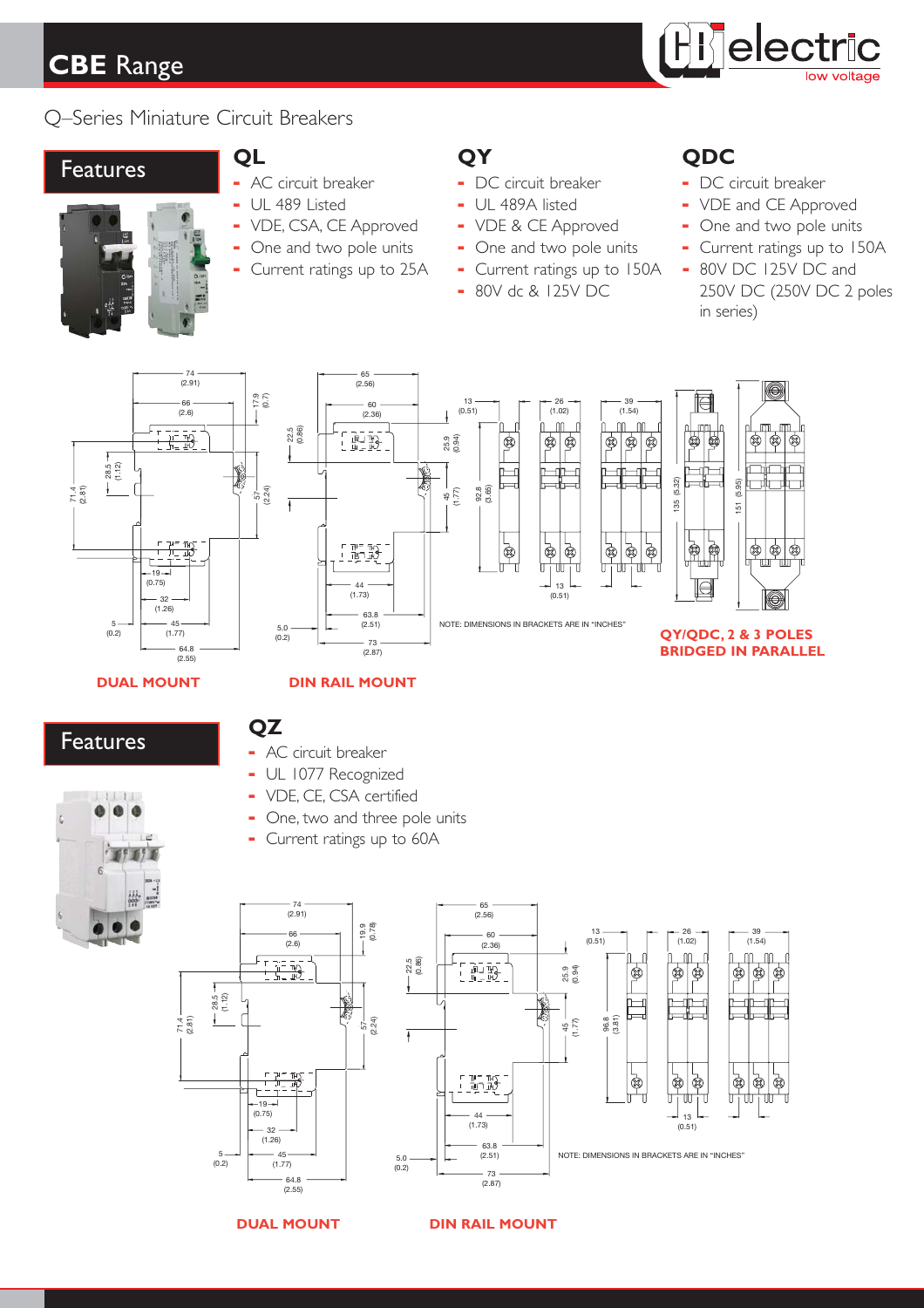# **CBE** Range



## Q–Series Miniature Circuit Breakers

# Features **Auxiliary switch,Trip alarm, Combo**



- **-** AC and DC voltages
- **-** UL 489 listed
	- (5A, 250V AC; 0.5A, 80V DC Auxiliary; 0.5A, 125V DC Trip alarm)
- **-** IEC 60947-5-1 approved (5A, 250V AC; 0.5A, 110V DC Auxiliary; 0.5A, 125V DC Trip alarm)
- **-** Factory fitted
- **-** Compact 6.5mm width
- **-** Attached to right hand side of circuit breaker
- **-** Available on Dual and DIN rail mounting



## **Standard Time Delay Curves**